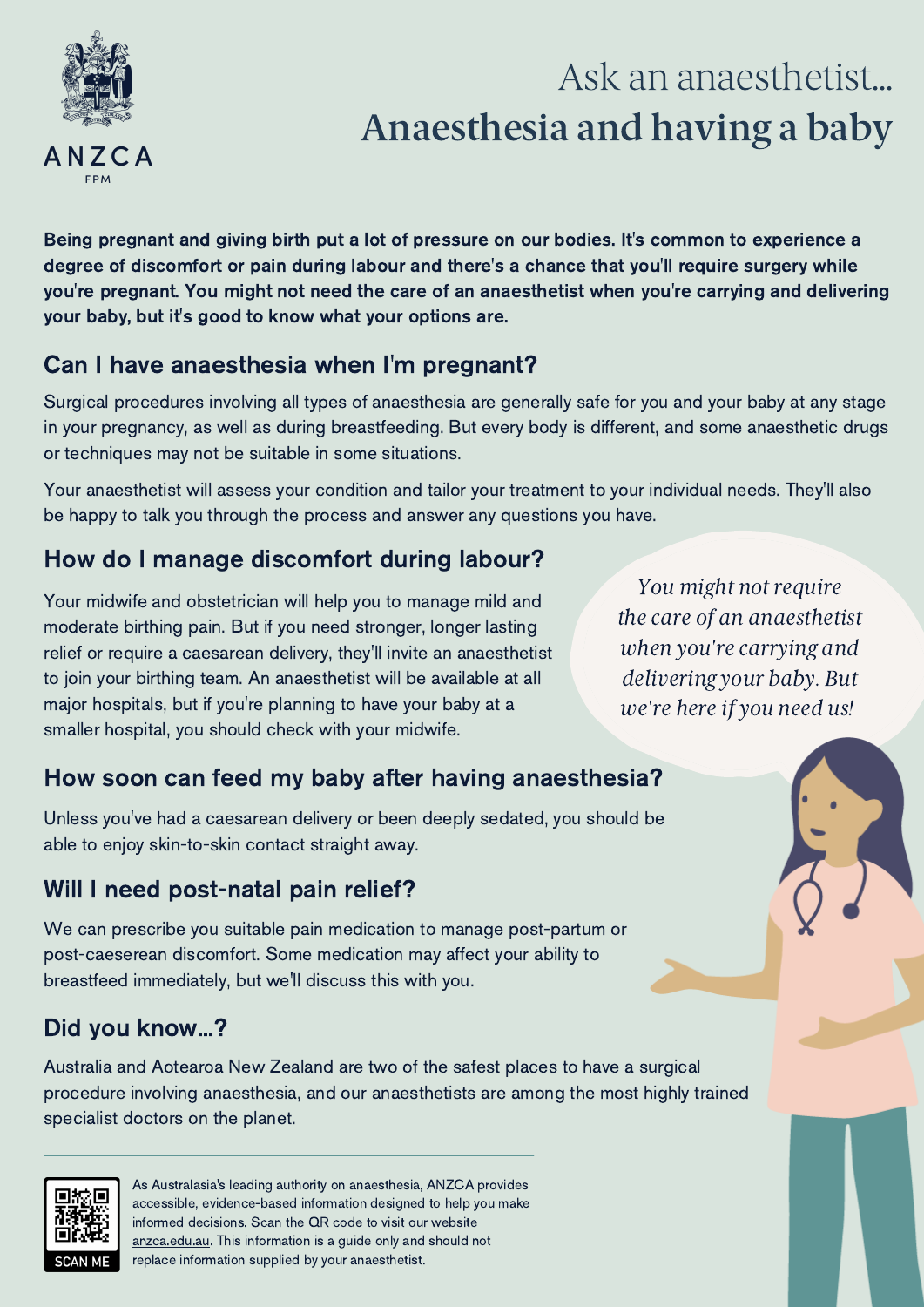

# Ask an anaesthetist... Managing discomfort during labour

Every birth is different, but it's common and natural to experience some degree of discomfort during labour. Your midwife and obstetrician can help you to manage mild and moderate birthing pain, but if you need stronger, longer lasting relief or require a caesarean delivery, they'll invite an anaesthetist to join your birthing team.

#### Relaxation techniques

When you go into labour, your midwife will usually suggest starting with some simple relaxation techniques such as stretches, massages, and breathing exercises. These will probably be familiar to you from antenatal classes. They can help you to feel more comfortable and in control of your contractions. If your partner is with you, they can also get involved.



## Happy gas (AKA "laughing gas" or "gas and air")

Inhaling a mixture of oxygen and nitrous oxide gas (commonly called "laughing gas " or "gas and air") can help you to control your contractions and feel more relaxed. The gas is generally delivered through a mouthpiece which you can remove at any time. You can also control the rate of delivery. You'll still be fully aware, and able to move and experience sensation.

### Opioid-based pain medication

If you start experiencing more severe discomfort, your obstetrician can give you an opioid-based pain medication such as morphine. This is generally injected into your muscle tissue. Opioids delivered in this way are generally safe to use at any stage of labour. They allow you to stay fully aware and able to experience sensation. They can provide highly effective and almost instant pain relief, but their effects are relatively short lasting.

#### Stronger and more sustained pain relief

If the happy gas and morphine aren't keeping you comfortable enough or you require an unplanned caesarean delivery - you can always call on us!

If the happy gas and morphine aren't keeping you comfortable enough - or there's a chance you'll require a caesarean delivery - your obstetrician may ask an anaesthetist to join your birthing team to provide stronger, longer lasting pain relief.



As Australasia's leading authority on anaesthesia, ANZCA provides accessible, evidence-based information designed to help you make informed decisions. Scan the QR code to visit our website [anzca.edu.au.](http://www.anzca.edu.au/) This information is a guide only and should not replace information supplied by your anaesthetist.